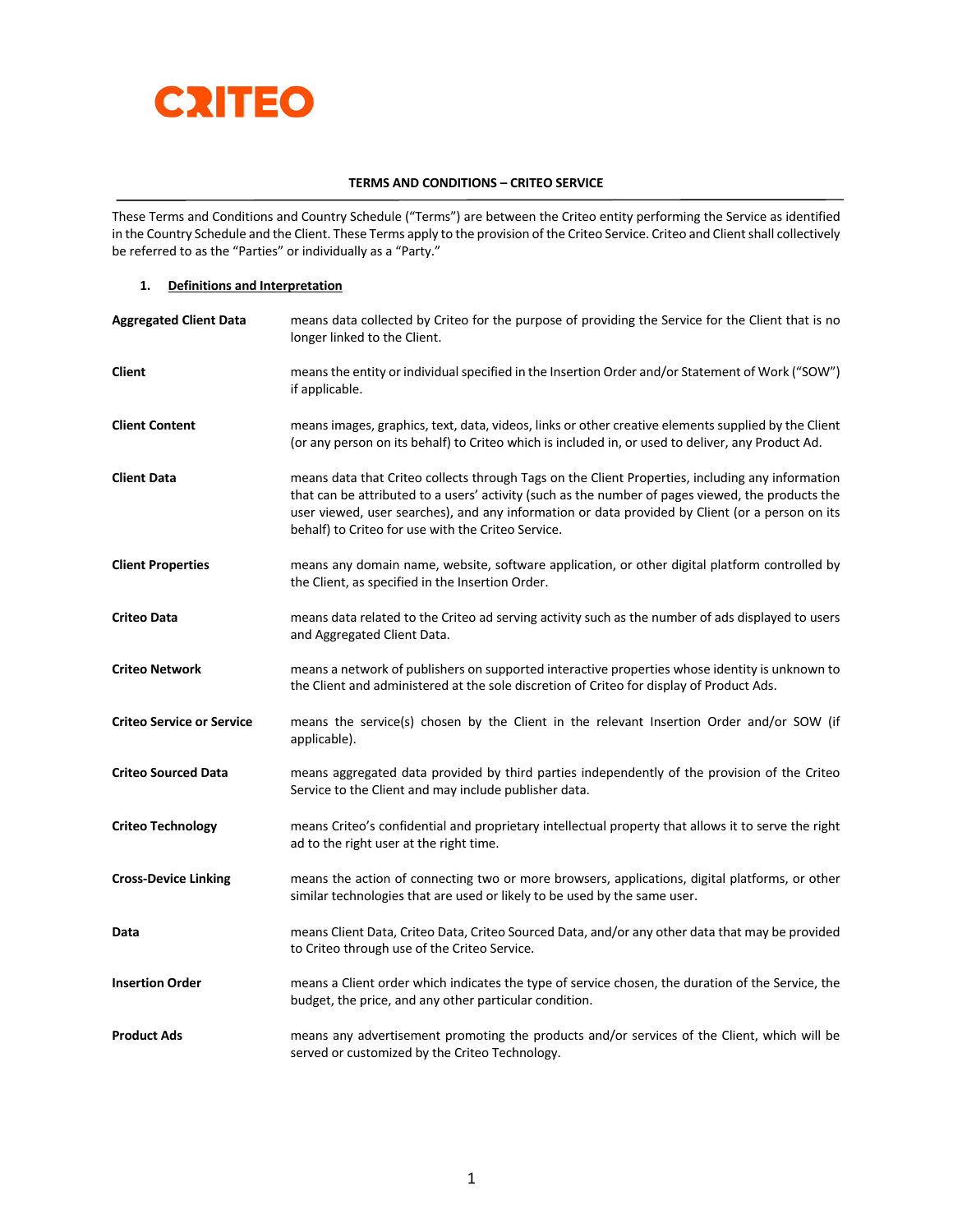# **CRITEO**

**Tags**

means Criteo cookie-setting and data collection software, tags, pixels, cookies, web beacons, clear GIFs or similar technologies that monitor or record events related to users' activity on the internet.

**Target Audience** means users on the Criteo Network who will be targeted with Product Ads based on the Criteo Technology.

**2. Setting up the Service:** The Client will comply with the technical requirements and specifications of the Criteo Service together with any other requirements and specifications Criteo may specify in writing from time to time. These technical specifications may include the following operations: (i) including software code and Tags supplied by Criteo on the Client Properties; (ii) supplying Criteo with catalogue files of the Client's products and/or services to be included in Product Ads; and (iii) supplying Criteo with the Client's logos and other Client Content to be displayed in Product Ads. The Client shall be solely liable for performing these operations. Criteo does not warrant any dates (if any) stated in the Insertion Order. When setting up an advertising campaign, the Client shall select the Target Audience for the campaign which shall determine the Criteo affiliate that delivers the Criteo Service. Multiple campaigns may be delivered by multiple Criteo affiliates. Furthermore, the Client shall comply at all times with Criteo's policies, including, but not limited to, its privacy policy and advertising guidelines (which are available on its website criteo.com). If applicable, Client authorizes Criteo to utilize subcontractors in order to perform some or all of the Service.

**3. Product Ads:** The Client acknowledges and accepts that the Product Ads are displayed on the Criteo Network and that Criteo has the absolute discretion as to where (and how often) the Product Ads will be displayed and how priority is to be governed between different clients. The Client acknowledges that Product Ads may be displayed next to Product Ads of its direct or indirect competitors. Criteo reserves the right to make changes to the Criteo Technology and/or to cease or not commence display of Product Ads without notice or compensation to the Client. Criteo uses commercially reasonable efforts not to display Product Ads on websites or other media that are of pornographic, defamatory, obscene or illegal nature. In the event Client notifies Criteo in writing that Product Ads are being displayed on such media, Criteo will promptly remove theProduct Ads.

**4. Measurements and Performance Report:** Criteo measures, through its servers, the number of impressions and/or clicks and/or other metrics necessary for calculating the charges under these Terms. Client accepts that Criteo's measurements are final and shall prevail over any other measurements. Criteo grants Client access to an online interface to access statistics on a daily basis and control its account. Statistics are updated with a maximum delay of 48 hours. Any modifications made and approved (either by the Client or upon the Client's instruction) including, but not limited to, budget adjustments or pausing a campaign, are solely the Client's responsibility and the Client shall be liable for any costs incurred as a result of modifications. The Client gives permission for Criteo to make modifications on its behalf (including, but not limited to, CPC ranges, minimums and maximums, and key campaign outcomes). Furthermore, the Client is responsible for the use and storage of its personal and confidential password and ID and shall immediately notify Criteo in writing of any loss or involuntary disclosurethereof.

**5. Invoicing and Payment:** The Client minimum investment (if applicable) for setting up the Criteo Service is defined in the Insertion Order. Criteo retains the right, in its sole discretion, to request prepayment from a Client, as specified in the Insertion Order. The Criteo Service will be charged on the basis set forth in the Insertion Order and will include the cost of the Criteo Service. The Client will receive monthly invoices from the Criteo entity delivering the Criteo Service. In the event that there are multiple ad campaigns, Criteo shall provide multiple invoices, which may be in different currencies. Criteo does not guarantee that the budget set up in the Insertion Order will be reached. Unless otherwise specified in the Country Schedule or Insertion Order, the Client shall pay all amounts due, without set-off, within 30 days from the invoice date. All payments to Criteo shall be made in the currency set forth in the invoice, and are quoted exclusive of any applicable tax, which shall be payable at the time and in the manner required by law. Criteo shall be entitled to charge interest and recovery costs on overdue amounts as specified by the relevant law or as set forth in the Insertion Order. Any dispute over an invoice must be raised within one month of receipt or it is considered waived. Unless stated otherwise in the Insertion Order, all invoices shall be payable solely by the Client. This Section fully applies to the agency or any other authorized representative mandated by the Client to pay on its behalf.

**6. Intellectual Property:** Each Party remains the sole owner of the intellectual property rights it owned prior to the Effective Date of the Terms, including, but not limited to, any and all patents, patent applications, trade secrets, trademarks, computer object or source codes, research, inventions, technical or non-technical data, formulas, algorithms, compilations, programs, devices, methods, techniques, designs, engineerings, processes, and copyrights (collectively, "Intellectual Property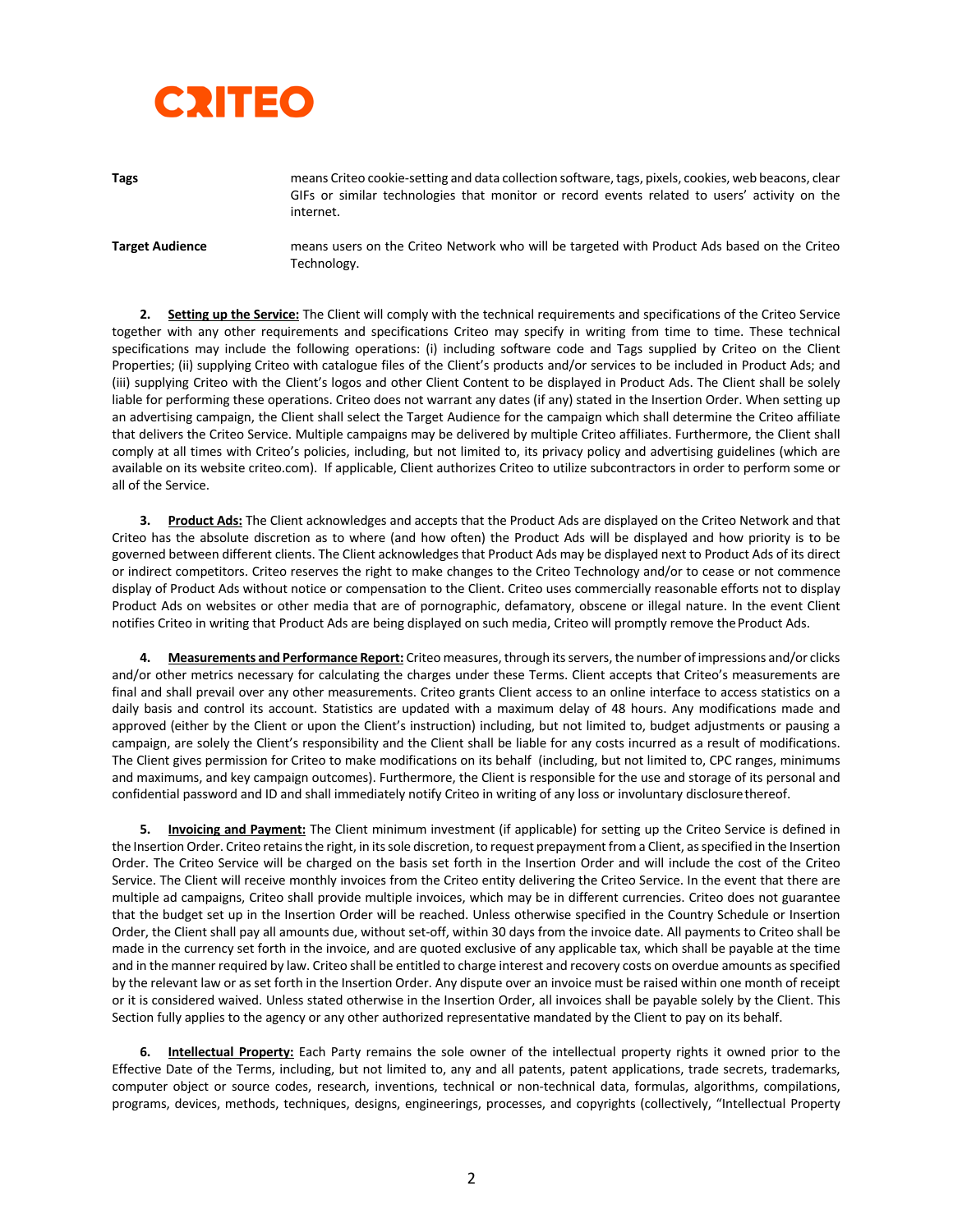

Rights"). Criteo is the sole owner of all Intellectual Property Rights in and to the Criteo Technology and Criteo Data. Client is the sole owner of all Intellectual Property Rights in and to the Client Data. Client authorizes Criteo: (i) to collect, use, analyze, and process the Client Data, to combine the Client Data with Criteo Data and Criteo Sourced Data, and to perform the Service for the Client; (ii) to use the Aggregated Client Data to improve Criteo Technology, Criteo Service, and other Criteo products, programs and/or services; and (iii) to disclose Client Data if required by law. For the duration of the Terms, the Client grants Criteo (including Criteo affiliates) a worldwide, royalty-free, non-transferable license to use, reproduce, and represent the Client trademarks and logos, and to display, reproduce, and represent Client Content and Product Ads: (a) on the Criteo Network; and (b) on all documentation promoting the Criteo Service. Criteo shall seek prior authorization from the Client for any press release using the Client's name, logos and/or trademarks. Client shall not modify or attempt to modify the code or otherwise reverse engineer, disassemble, decompile or create derivative works based on any aspect of the Criteo Technology.

**7. Warranties and Indemnities:** To the maximum extent permitted by applicable law, Criteo gives no warranty or condition, express or implied, with respect to any matter and expressly disclaims all express, implied, and statutory warranties, including, but not limited to, the implied warranties of accuracy and results of use, merchantability, non-infringement, fitness for a particular purpose, and any warranties arising from course of dealing, usage or trade. Client warrants and represents to Criteo that: (i) it has the right, power, and authority to enter into these Terms and perform its obligations as set forth herein; (ii) it has the right to provide the Client Content to Criteo for publication, without infringing any rights of any third party including, without limitation, intellectual property rights; (iii) the Client Content complies at all times with all applicable laws, statutes, statutory instruments, contracts, regulations, and advertising and marketing codes of practice in any of the jurisdictions where Product Ads are displayed; (iv) the Client Content does not contain any material that is obscene, defamatory or contrary to any applicable law or regulation and does not provide access via hyperlinks to any property containing material that is obscene, defamatory or contrary to any applicable law or regulation; (v) it shall not provide any data unless it has the right to do so in accordance with all applicable data protection laws; (vi) immediately upon termination of the Terms, Client shall remove all software code and Tags or similar technologies provided by Criteo for inclusion on Client Properties; (vii) any information provided under the Terms is true, accurate, complete, and current; and (viii) it shall comply with all relevant laws and regulations including any guidelines or policies as made available by Criteo. Client agrees to defend and indemnify Criteo, and its present and former officers, directors, members, employees, and agents, against all claims, suits, actions, damages, liabilities, losses, expenses, and costs (including reasonable attorney fees, expert fees, and costs) arising out of or resulting from any action against Criteo that is based on any: (a) breach, alleged breach or violation of any representations or warranties made by Client in these Terms; or (b) act or omission from anyone receiving Criteo Service through Client .

**8. Limitation of Liability: To the maximum extent permitted by applicable law, neither Party shall be liable for any special, indirect, incidental, consequential, punitive or exemplary damages in connection with the Terms, even if said Party has been advised of the possibility of such damages. Neither Party shall have any liability for any failure or delay resulting from any event, beyond the reasonable control of that Party including, without limitation, any act of God, fire, flood, earthquake, insurrection, acts of war, terrorism, riots, civil disorders, civil unrest, rebellions, epidemics, pandemics, failures of public networks, power or internet, explosion, embargo, strikes or other work stoppages (force majeure event). Client acknowledges and accepts that the price paid by Client takes into account the risks involved in this transaction and represents a fair allocation of risk. For the avoidance of doubt, nothing in these Terms excludes or limits either Party's liability for fraud, gross negligence, death or personal injury or any other matter to the extent such exclusion or limitation would be unlawful. Save for the indemnity in Section 7 above, to the maximum extent permitted by applicable law, each Parties' liability under the Terms, for whatever cause, whether in contract or in tort, or otherwise, will be limited to general/direct money damages, namely, the amount which was foreseeable by Criteo at the time the Service was performed, and shall not exceed the total amount of fees actually received by Criteo from Client for the specific Service from which liability arises during the six (6) month period immediately preceding the event first giving rise to such liability, and if not yet in the sixth month, for the period leading up to such event.** 

Client acknowledges and accepts the risk that third parties may generate impressions, clicks or other actions affecting the charges under the Terms for fraudulent or improper purposes. Criteo shall have no responsibility or liability to Client in connection with any third party click fraud or other improper actions that may occur.

**9. Privacy:** The Parties undertake to comply with their respective obligations under applicable laws and regulations, including, but not limited to, laws governing privacy and data protection.

The Client undertakes to include on its properties: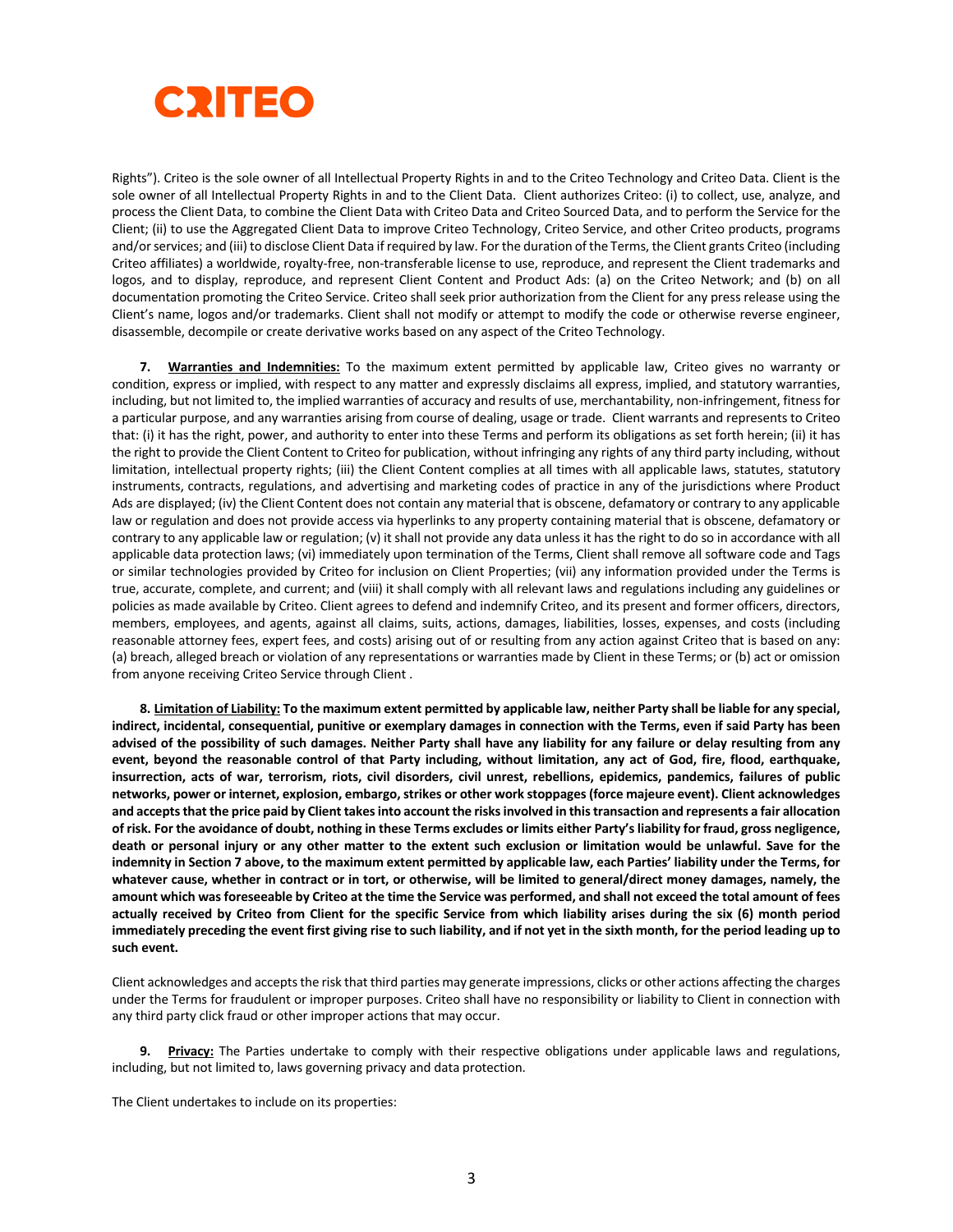

- (i) a privacy policy that includes a link to the Criteo privacy policy (www.criteo.com/privacy) and, when legally required,
- (ii) appropriate notice and choice mechanisms that comply with relevant laws and regulations and, where applicable, with the specific requirements of the competent local supervisory authorities.

When applicable laws and regulations require obtaining user consent, Client undertakes to:

- (i) clearly inform users that they can give or withhold consent to Criteo dropping cookies (or other tracking technologies), as well as the purposes of these cookies, in particular the purpose of serving personalized advertising, specifying, where applicable, whether the data collected is used for Cross-Device Linking purposes;
- (ii) allow users to express their choice by a clear positive act as well as to modify it with the same easeand,
- (iii) allow users to learn more and object to Criteo's Services.

The Client must also provide Criteo with proof of such consent upon request so that Criteo can rely on it at any time.

**10. Duration and Termination:** The Agreement shall commence upon execution of the Insertion Order (the "Effective Date") and shall automatically terminate either on the date stated in the Insertion Order or on the date when the total budget chosen by the Client (and as set out in the Insertion Order) is exhausted, unless terminated earlier as described herein. Notwithstanding the foregoing, either Party may terminate the Terms without cause upon five (5) days' notice and Client shall pay for any Service performed during the notice period. These Terms shall terminate automatically and without notice if Client becomes insolvent, goes into liquidation, or appoints an administrative receiver or analogous proceeding under relevant local law. Expiration or termination (for any reason) of the Terms will be without prejudice to any other rights or remedies of the Parties under these Terms or at law and will not affect accrued rights or liabilities of the Parties as of the date of termination. Upon proper termination or expiration of the Terms, the provisions of the Terms and any Insertion Order which are stated to survive or implicitly intended to survive shall so survive. Upon termination, all amounts owed to Criteo shall immediately become due and payable.

**11. Confidentiality:** Each Party undertakes that it will not at any time disclose to any person not explicitly mentioned in these Terms, except its professional representatives or advisors or as may be required by law or any legal or regulatory authority, the terms and conditions of an Insertion Order or any confidential information concerning the business or affairs of the other Party (including the other Party's affiliates) which is disclosed to it by the other Party. If such disclosure is required by law or any legal or regulatory authority, the disclosing Party shall give the other Party written notice of such disclosure as soon as possible prior to making the disclosure and upon request, shall assist the other Party in obtaining a protective order or other relief. To the extent the Parties have entered into a separate non-disclosure agreement, it is expressly incorporated herein by reference. Notwithstanding the foregoing, Criteo may disclose confidential information to any partners, consultants, affiliates, agents, independent contractors, subcontractors, and any other individual who have a "need to know" in order to perform Criteo's obligations under this Agreement and who: (i) have been advised of the confidential nature thereof and (ii) agree to be bound by the terms in this Section.

**12. Assignment:** Neither Party may assign its rights or delegate its obligations under the Terms, and any attempt at such assignment will be void, unless with the prior written consent of the other Party, which consent shall not be unreasonably withheld or delayed. The Terms will be binding upon the Parties' respective successors and permitted assigns. For purposes of these Terms, "assignment" shall include a merger, acquisition, or other consolidation by, with, or of Client, including any new or surviving entity that results from such merger, acquisition, or other consolidation. Notwithstanding the foregoing, either Party may assign its rights and obligations under the Terms to a parent or subsidiary. In any event, Client shall not assign the Terms to a competitor of Criteo, or its successors or assigns. In addition, nothing herein shall prohibit Criteo from assigning the Terms to an affiliate, subsidiary, or agent of Criteo, nor shall such assignment be considered a violation of this provision.

**13. Compliance:** Each Party warrants that neither it nor any affiliates, officers, directors, employees, and agents is the subject of any sanctions administered by the Office of Foreign Assets Control of the U.S. Department of Treasury, the European Union, or any other applicable sanctions authority. Each Party agrees to perform its obligations hereunder in compliance with all embargoes, sanctions and export control regulations of the United States, France, the United Kingdom, and any applicable jurisdiction, as well as with all applicable anti-corruption laws, anti-terrorist financing legislation, and anti-money laundering laws.

#### **14. Miscellaneous**

(i) Criteo may add, modify, or delete any terms, conditions, rates, or fees for any Criteo Service at any time. Criteo will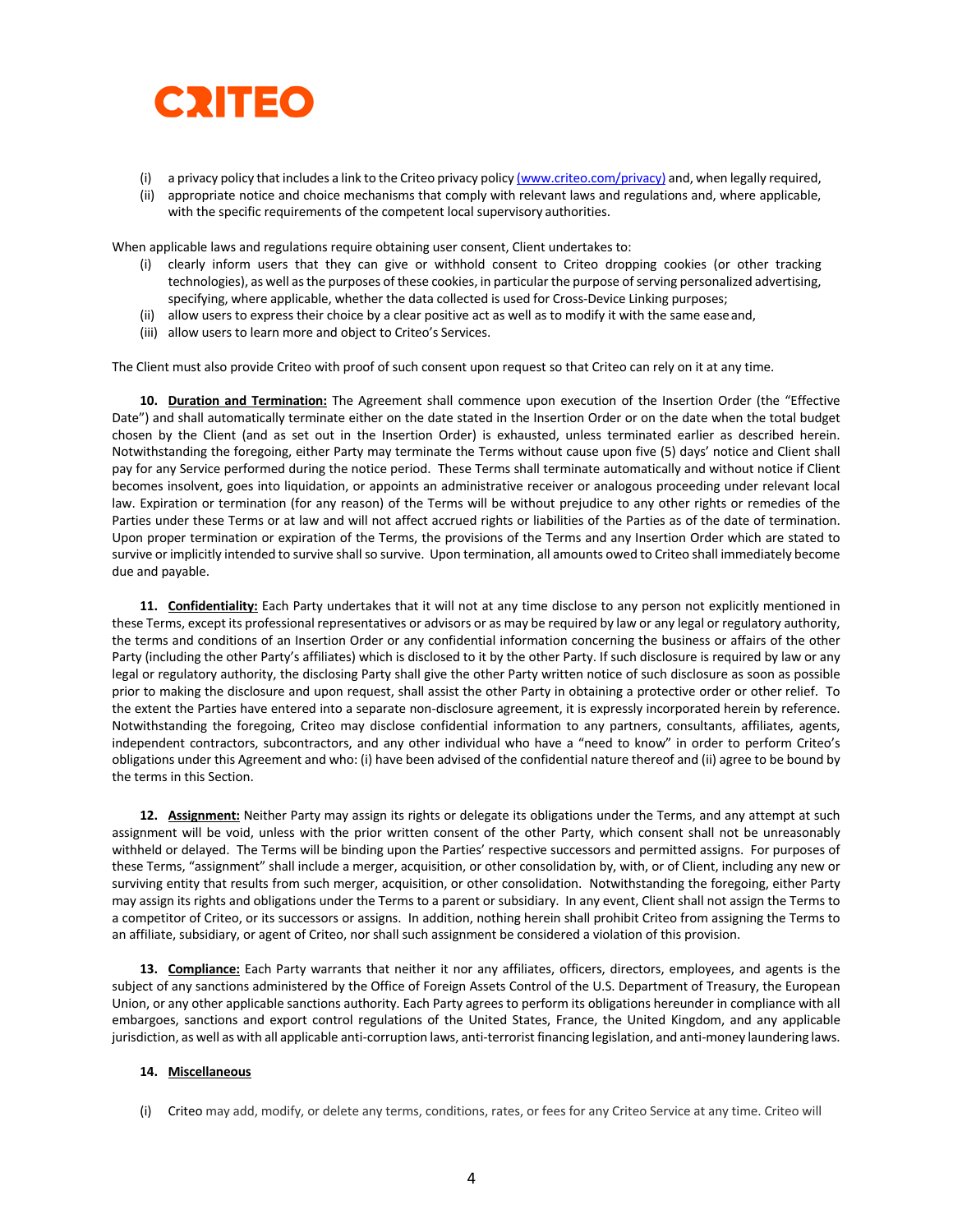

provide Client with notice of all changes to the Terms that are materially adverse to you by email, message, posting on Criteo's website, or other method we deem practicable. The most current version of the Terms may be found at the following link: http://www.criteo.com/en/legal/terms-and-conditions-criteo-service. Criteo may provide Client with notice of non-material changes in its sole discretion. Client's continued use or payment for Criteo Service after the Terms have been updated means that Client has accepted updated Terms.

- (ii) The applicable law and exclusive jurisdiction with respect to any dispute or matter arising out of or connected with the Terms is set forth in the Country Schedule based on the Criteo entity performing the Service.
- (iii) The Parties acknowledge and accept that electronic format shall be deemed an acceptable means of communication for the execution, sending or modification of an Insertion Order. All notices may be sent via email and will be addressed to the contact person set forth in the most recent Insertion Order executed between the Parties.
- (iv) The Client's placing of an Insertion Order implies full acceptance by the Client of the Terms notwithstanding any term to the contrary that may be contained in any of the Client's documentation, in particular in any purchase order. The Terms and each Insertion Order, constitute the Agreement. If there is any contradiction between the Terms and Insertion Orders, the Insertion Orders shall take precedence in relation to the Criteo Service.
- (v) If any provision of the Terms or an Insertion Order shall be found by any court or administrative body of competent jurisdiction to be invalid or unenforceable, such invalidity or enforceability shall not affect the other provisions of the Terms or Insertion Order, which shall remain in full force and effect.
- (vi) The Termsis available in various different language versions. However, in the event of any dispute between different language versions, the English language version shall prevail.
- (vii) Except as set forth in Section 5, no failure or delay by either Party in exercising any right, power, or remedy will operate as a waiver of such right, power, or remedy, and no waiver will be effective unless it is in writing and signed by the waiving Party. If either Party waives any right, power, or remedy, such waiver will not waive any subsequent or other right, power, or remedy the Party may have under the Terms. Each Party's remedies set forth in the Terms will be cumulative and not exclusive and will be available in addition to all other remedies available at law or equity, except as otherwise expressly provided in the Terms.
- (viii) Any personal data provided by Client in relation to employees or representatives will be processed by Criteo in accordance with its corporate privacy policy accessible at https://www.criteo.com/privacy/corporate-privacypolicy. This includes an individual's right of access, modification, and erasure of personal data.
- (ix) Unless specified otherwise in the Terms, no third party shall have any rights or obligation under the Terms.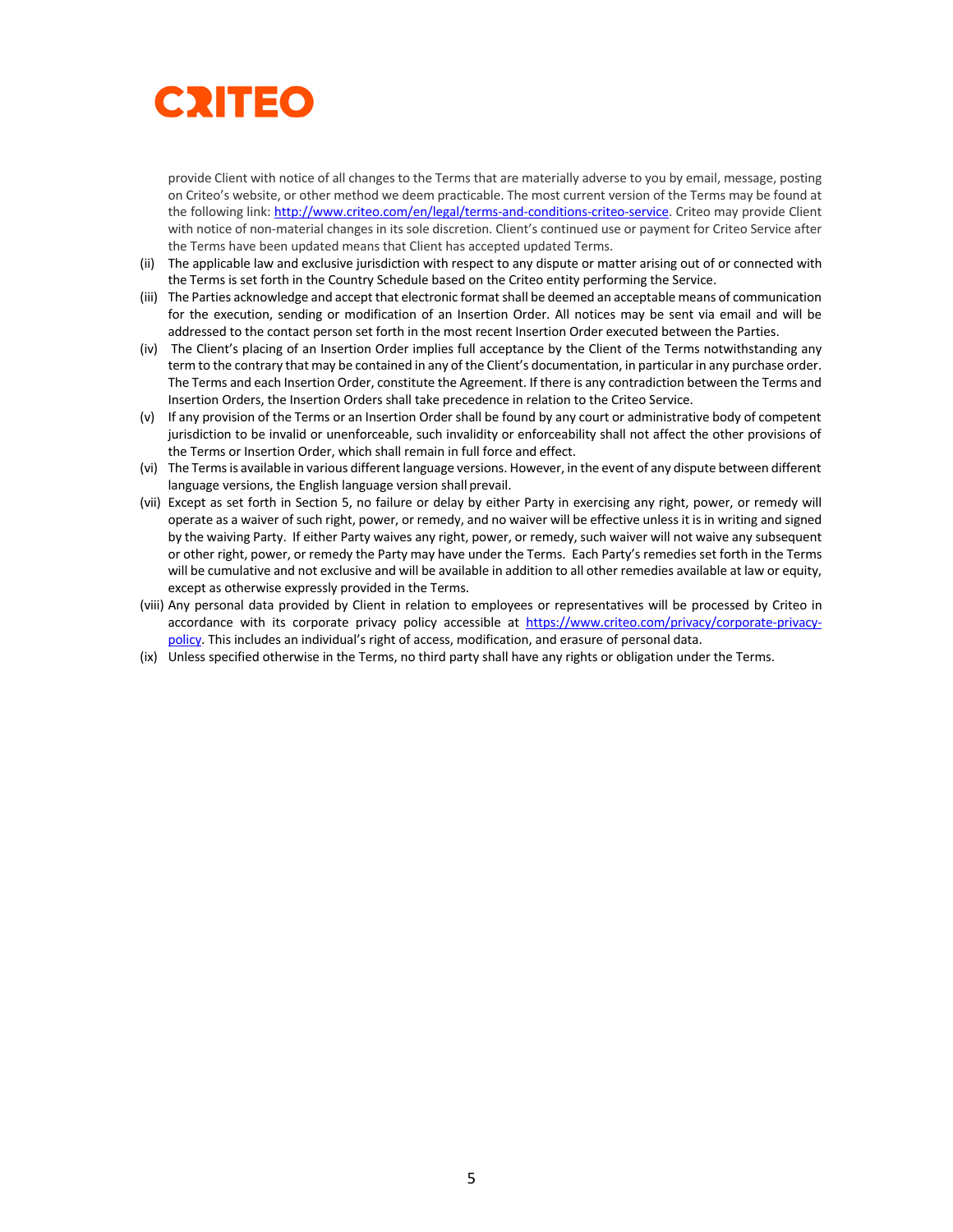

### **COUNTRY SCHEDULE**

If there is any contradiction between the Terms and this Country Schedule, the Country Schedule shall take precedence in relation to the Criteo Service.

The Criteo entity that provides the Criteo Service under the Terms shall depend upon the Target Audience selected by the Client. Said Criteo entity shall also provide invoices to Client in accordance with Section 5 and shall bear all related risks and obligations. Criteo SA does not perform business development or commercial negotiations with the Client.

The law that is applicable to the Terms and the courts that have exclusive jurisdiction in relation to any dispute or matter arising out of or connected with the Terms shall depend upon the Criteo entity delivering the Criteo Service. Further details are set out in the table below. Furthermore, additional terms either replace terms in the main Terms or supplementthem.

#### **Advertising campaigns running in: Japan**

**The Criteo Service shall be provided by:** Criteo K.K. **Law governing the Terms shall be:** Japanese law **Courts having exclusive jurisdiction of disputes:** Courts of Tokyo

**Advertising campaign running in: Singapore, Hong Kong, Malaysia, Thailand, Taiwan, Vietnam Philippines, Indonesia, Lao People's Democratic Republic, Brunei, Myanmar, Cambodia, Macao, Pakistan**

**The Criteo Service shall be provided by:** Criteo Singapore Pte. Ltd **Law governing the Terms shall be:** Singaporean law **Courts having exclusive jurisdiction of disputes:** Courts of Singapore

#### **Advertising campaigns running in Korea**

**The Criteo Service shall be provided by:** Criteo Korea **Law governing the Terms shall be:** Korean law **Courts having exclusive jurisdiction of disputes:** Courts of Korea

> **Advertising campaigns running in: Germany, Austria, Poland, Albania, Algeria, Bosnia and Herzegovina, Bulgaria, Croatia, Cyprus, Czech Republic, Georgia, Greece, Hungary, Israel, Liechtenstein, Macedonia, Malta, Montenegro, Romania, Serbia, Slovakia, Slovenia**

**The Criteo Service shall be provided by:** Criteo GmbH

**Law governing the Terms shall be:** German law

**Courts having exclusive jurisdiction of disputes:** Courts of Munich

**Additional or specific provisions that shall apply to the Terms:**

**10. Limitation of liability:** Criteo is liable without limitation (i) for damages caused by willful misconduct or with gross negligence by Criteo, its legal representatives or executive staff and other assistants in performance; (ii) for personal injury, damage to health and death caused intentionally or as a result of gross negligence on the part of Criteo, its legal representatives or assistants in performance, and (iii) for damages caused by the absence of guaranteed characteristics and damages relating to product liability. Criteo is liable for damages resulting from the breach of primary contractual obligations by Criteo, its legal representatives or other assistants in performance; primary contractual obligations are such basic duties which form the essence of the Terms and which were decisive for the conclusion of the agreement and its performance. If Criteo breaches its primary obligations through simple negligence, then its ensuing liability shall be limited to the amount which was foreseeable by Criteo at the time the respective service was performed. Criteo shall not be liable for breaches of non-primary obligations through simple negligence.

> **Advertising campaigns running in: Russia, Armenia, Azerbaijan, Kazakhstan, Kyrgyzstan, Moldova, Tajikistan, Ukraine, Uzbekistan**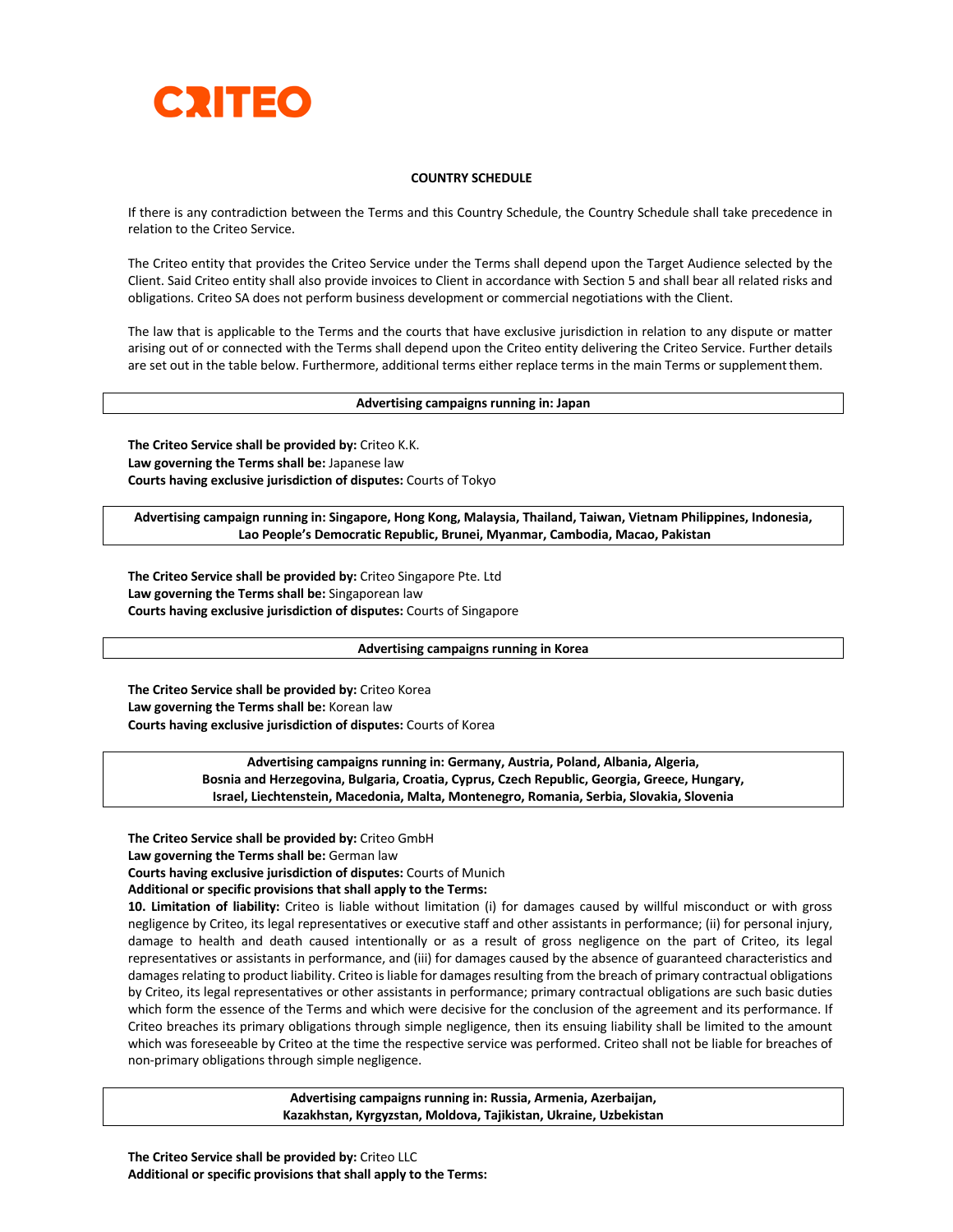

For any campaign taking place in Russia, the Client acknowledges that a separate agreement (Insertion Order and Terms and Conditions) will be signed directly with Criteo LLC.

#### **Advertising campaigns running in: Brasil**

**The Criteo Service shall be provided by:** Criteo do Brasil **Law governing the Terms shall be:** Brasilian law **Courts having exclusive jurisdiction of disputes:** Courts of Sao Paulo **Additional or specific provisions that shall apply to the Terms:**

Criteo shall send the Client a monthly invoice ("Nota Fiscal") reflecting the amount owed by the Client to Criteo. The Nota Fiscal sets out the amount due for the Service delivered during a calendar month ("Invoicing period"). The Client shall pay the amount set out in the Nota Fiscal on the last working day of the calendar month following the end of the invoicing period (end of a calendar month).

For campaigns running in Brazil, the Nota Fiscal will be quoted in Brazilian Reais and will be raised in Brazilian Reais. Therefore, the Client shall remit the payment in Brazilian Reais to Criteo account.

The amount due by the Client is quoted exclusive of any tax which shall be payable at the time and in the manner required by law. Any claim on the Nota Fiscal can only be raised within one month of receipt.

#### **Advertising campaigns running in: Australia and New Zealand**

**The Criteo Service shall be provided by:** Criteo PTY **Law governing the Terms shall be:** Australian law **Courts having exclusive jurisdiction of disputes:** Courts of Australia

**Advertising campaigns running in: Netherlands, Belgium, Luxembourg**

**The Criteo Service shall be providedby:** Criteo BV **Law governing the Termsshall be:** Dutch law **Courts having exclusive jurisdiction of disputes:** Courts of Amsterdam

> **Advertising campaigns running in: France, Switzerland, Ireland , Andorra, French Polynesia, Holy See, Monaco, New Caledonia, San Marino**

**The Criteo Service shall be provided by:** Criteo France **Law governing the Terms shall be:** French law **Courts having exclusive jurisdiction of disputes:** Courts of Paris

**Advertising campaigns running in: Spain and Portugal**

**The Criteo Service shall be provided by:** Criteo España **Law governing the Terms shall be:** Spanish law **Courts having exclusive jurisdiction of disputes:** Courts of Madrid

> **Advertising campaigns running in: Denmark, Finland, Norway, Sweden, Estonia, Faroe Islands, Greenland, Iceland, Latvia, Lithuania, Svalbard and Jan Mayan**

**The Criteo Service shall be provided by:** Criteo Nordics AB **Law governing the Terms shall be:** French law **Courts having exclusive jurisdiction of disputes:** Courts of Paris

**Advertising campaigns running in Italy**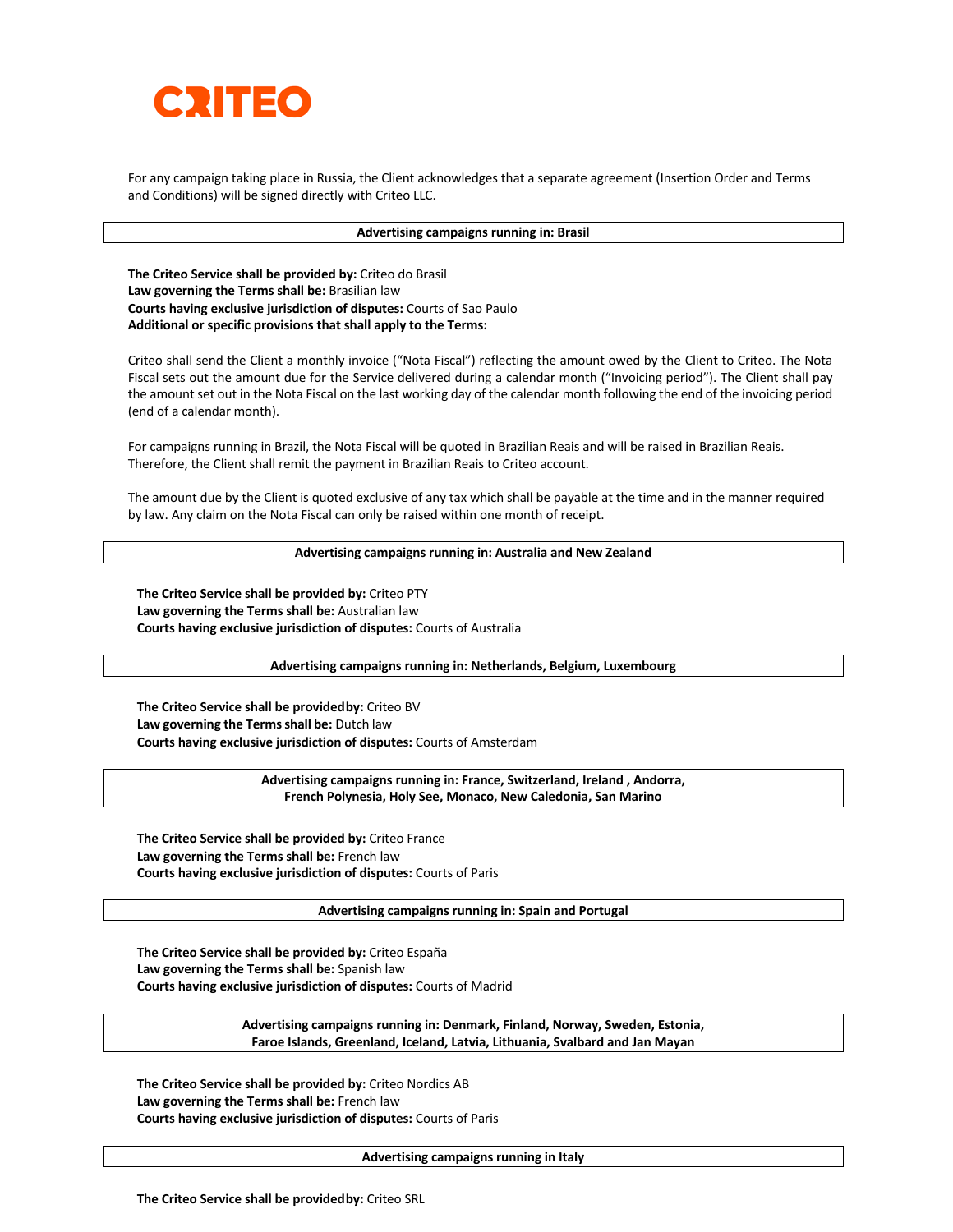

**Law governing the Termsshall be:** Italian law **Courts having exclusive jurisdiction of disputes:** Courts of Milan

**Advertising campaigns running in: United Kingdom, Antarctica, Gibraltar, Guernsey, Isle of Man, Jersey**

**The Criteo Service shall be provided by:** Criteo Limited **Law governing the Terms shall be:** English law **Courts having exclusive jurisdiction of disputes:** Courts of London

> **Advertising campaigns running in: United States, Venezuela, Peru, Ecuador, Dominican Republic, Costa Rica, Uruguay, Panama, Puerto Rico, Guatemala, Bolivia, Paraguay, El Salvador, Jamaica, Honduras, Haiti, Nicaragua, Trinidad and Tobago, Bahamas, Mexico, Argentina, Colombia, Chile**

**The Criteo Service shall be provided by:** Criteo Corp **Law governing the Terms shall be:** Laws of State of New York **Courts having exclusive jurisdiction of disputes:** Courts of New York County, New York

#### **Advertising campaigns running in: Canada**

**The Criteo Service shall be provided by:** Criteo Canada Corp **Law governing the Terms shall be:** Laws of the Provence of Ontario and the laws of Canada applicable therein **Courts having exclusive jurisdiction of disputes:** Courts of Toronto

#### **Advertising campaigns running in: Turkey**

**The Criteo Service shall be provided by:** Criteo Reklamcılık Hizmetleri ve Ticaret A.Ş. **Law governing the Terms shall be:** Laws of Turkey **Courts having exclusive jurisdiction of disputes:** Courts of Istanbul

#### **Additional or specific provisions that shall apply to the Terms:**

Section 5 shall be amended by inclusion of the following:

In the event that the Client is domiciled in Turkey, the following terms shall apply: (i) in relation to a capped Insertion Order, the stamp tax will be declared and paid by Criteo and fifty percent (50%) of the stamp tax will be charged to the Client within 30 days of signature, (ii) in relation to both capped and uncapped Insertion Orders, the maximum duration of said Insertion Order shall be one month which may be extended by the Client giving notice to Criteo (for the avoidance of doubt such notice may be via email with valid sent/receive receipt). In the event that the Client is domiciled outside of Turkey, the following terms shall apply: (i) in relation to a capped Insertion Order, Criteo shall be liable for any stamp tax expenses, (ii) in relation to both capped and uncapped Insertion Orders, the maximum duration of said Insertion Order shall be one month which may be extended by the Client giving notice to Criteo (for the avoidance of doubt such notice may be via email with valid sent/receive receipt).

**Advertising campaigns running in: United Arab Emirates, Afghanistan, Angola, Bahrain, Botswana, Congo, Cote d'Ivoire, Cameroon, Algeria, Egypt, Ethiopia, Gabon, Ghana, Iraq, Jordan, Kenya, Kuwait, Lebanon, Libya, Morocco, Madagascar, Mauritius, Mozambique, Namibia, Nigeria, Oman, Qatar, Rwanda, Saudi Arabia, Senegal, Swaziland, Tunisia, Tanzania, Uganda, Yemen, South Africa, Zambia, Zimbabwe**

**The Criteo Service shall be provided by:** Criteo MEA FZ LLC **Law governing the Terms shall be:** UAE law as applicable in the Emirate of Dubai **Courts having exclusive jurisdiction of disputes:** UAE courts of the Emirate of Dubai

#### **Advertising campaigns running in India, Bangladesh, Bhutan, Nepal, Sri Lanka**

**The Criteo Service shall be provided by:** Criteo India Private Limited **Law governing the Terms shall be:** Applicable Indian Laws